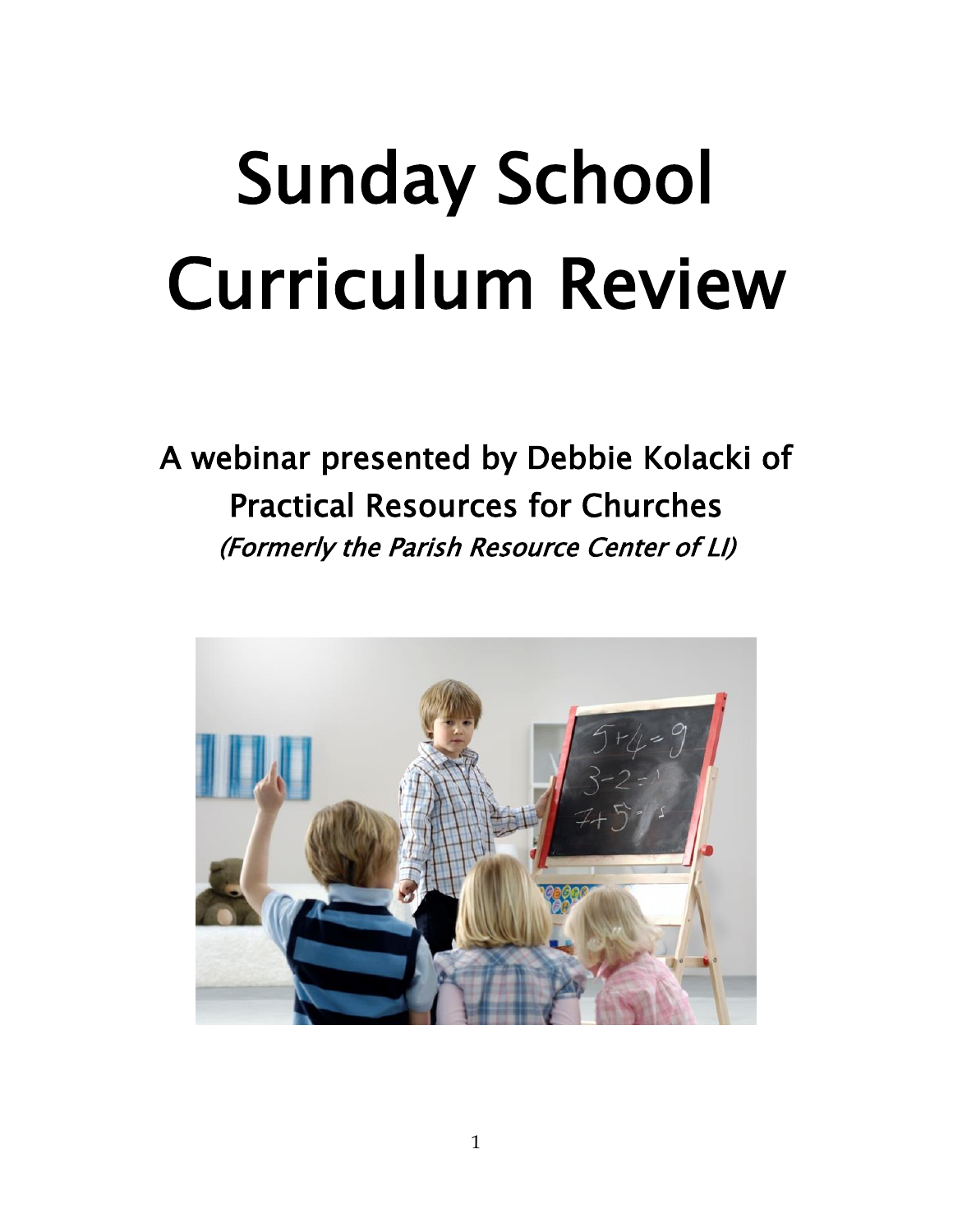### Introduction

With the internet and downloadable resources there are more Sunday school curriculum choices than ever, so this booklet doesn't cover every one that is out there. Curriculums such as *The Story for Kids* from Zondervan which only cover a limited time period are also not included. Curriculums are constantly changing, so please let me know of any updates to information in this booklet that you're aware of.

Specific prices for curriculums aren't included as these can be complicated depending on whether a church orders all the bells and whistles that accompany the basic resources. In addition, some curriculum is priced according to church size.

If you have any specific questions about curriculum, I would be happy to try and answer them. Just e-mail me at [debbie.lie@prctr.org.](mailto:debbie.lie@prctr.org)

### Printed curriculum

The term "curriculum" can be used in a broad sense to include everything involved in the learning process, but when the term is used it's usually referring to printed curriculum which includes such things as teacher and student books as well as other items such as posters, DVDs, music CDs, and take-home sheets. Printed materials may also be offered online for download.



Almost every Sunday school publisher offers downloadable samples or video clips of its curriculums so you can get a good idea of how they work. Be sure to look at the content of the curriculum and don't get distracted by colorful artwork. Try to actually use a sample lesson of the curriculum you're considering or at least go through it and imagine using it with your class. Ask yourself if it would work in your church. For instance, a curriculum may have a lot of fun activities but if they require breaking kids into teams of 4 and you only have 3-5 students in your class then those activities won't work for you. Also, ask yourself what the children are actually learning from the lesson, not just how much fun the activities are. Finally, does it emphasize the things that are important in your church, such as loving and helping others, sharing the gospel, or accepting Jesus as your savior?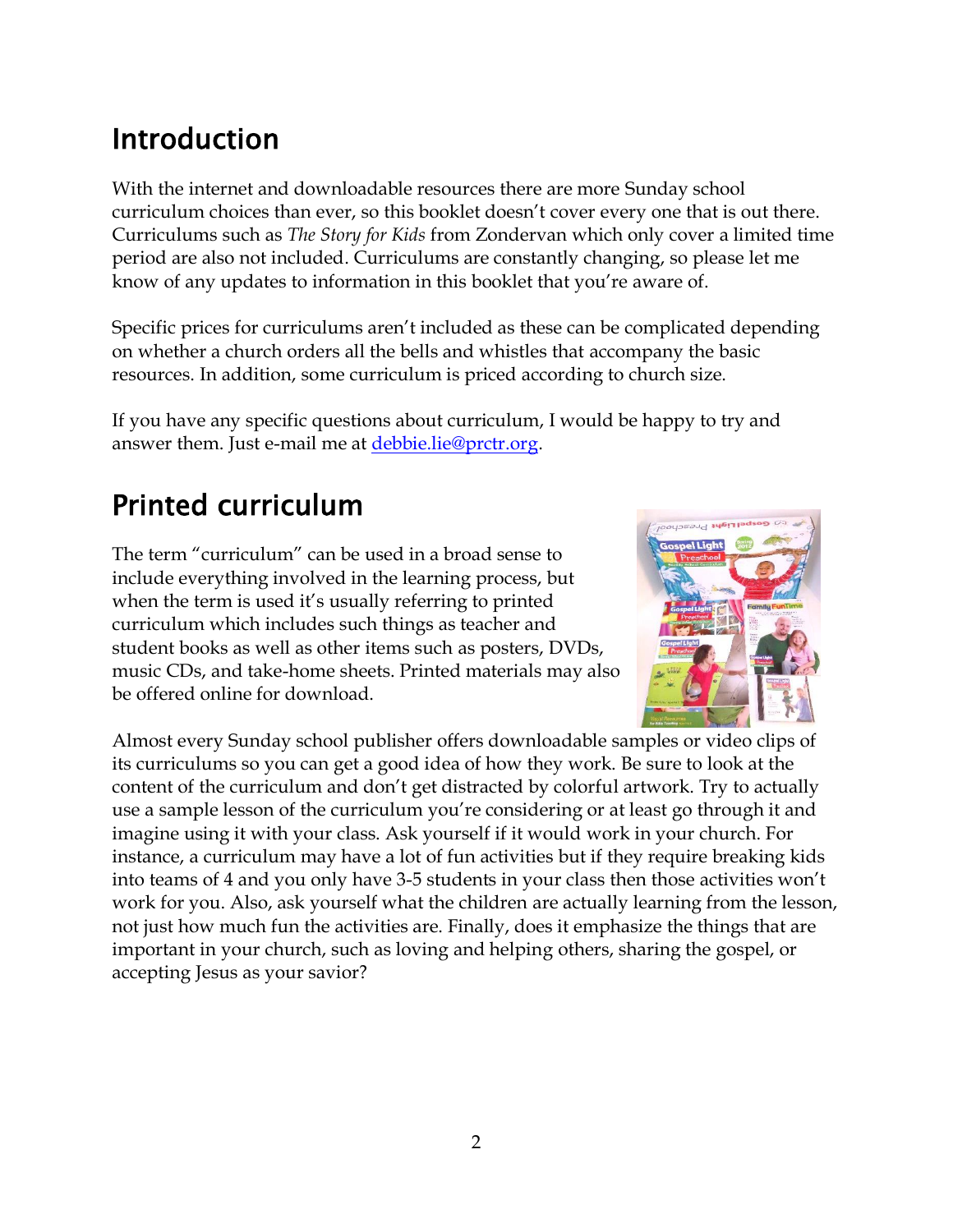### Questions to ask

#### **How many students? One room or multiple grades?**

First you have to determine how many students you'll have and whether you'll have them all together or break them into different age groups.

#### **What is our budget?**

If your budget is limited you'll want to look at low-cost and no-cost options; sometimes these require more work on your part. You might also decide to go with a particular curriculum but opt out of buying all the separate components.

#### **What are the needs of our teachers?**

If you have inexperienced teachers, then ease-of-use will be an important consideration for you. If they're not very tech-savvy then going with a downloadable curriculum may mean that someone else may have to download and print the material for them.

#### **Do we want to use a traditional curriculum, a lectionary curriculum, a rotation model, or something else?**

Deciding on what type of curriculum you want to go with is important. Each type has its advantages and disadvantages, so you'll have to weigh this in making a selection that fits your unique Sunday school.

#### **What are our learning goals?**

Your learning goals will affect your curriculum selection. For instance, if you want your students to have a strong understanding of both the Old and New Testaments, then you probably won't want to use a lectionary curriculum which focuses primarily on the Gospels.

#### **What is our church's theological perspective?**

It's also important to be aware of your church's theological perspective. For instance, a curriculum from an evangelical publisher might emphasize the belief that only Christians go to heaven and encourage your students to lead their friends to Christ. Other curriculums from more theologically liberal publishers might emphasize social justice issues rather than evangelism.

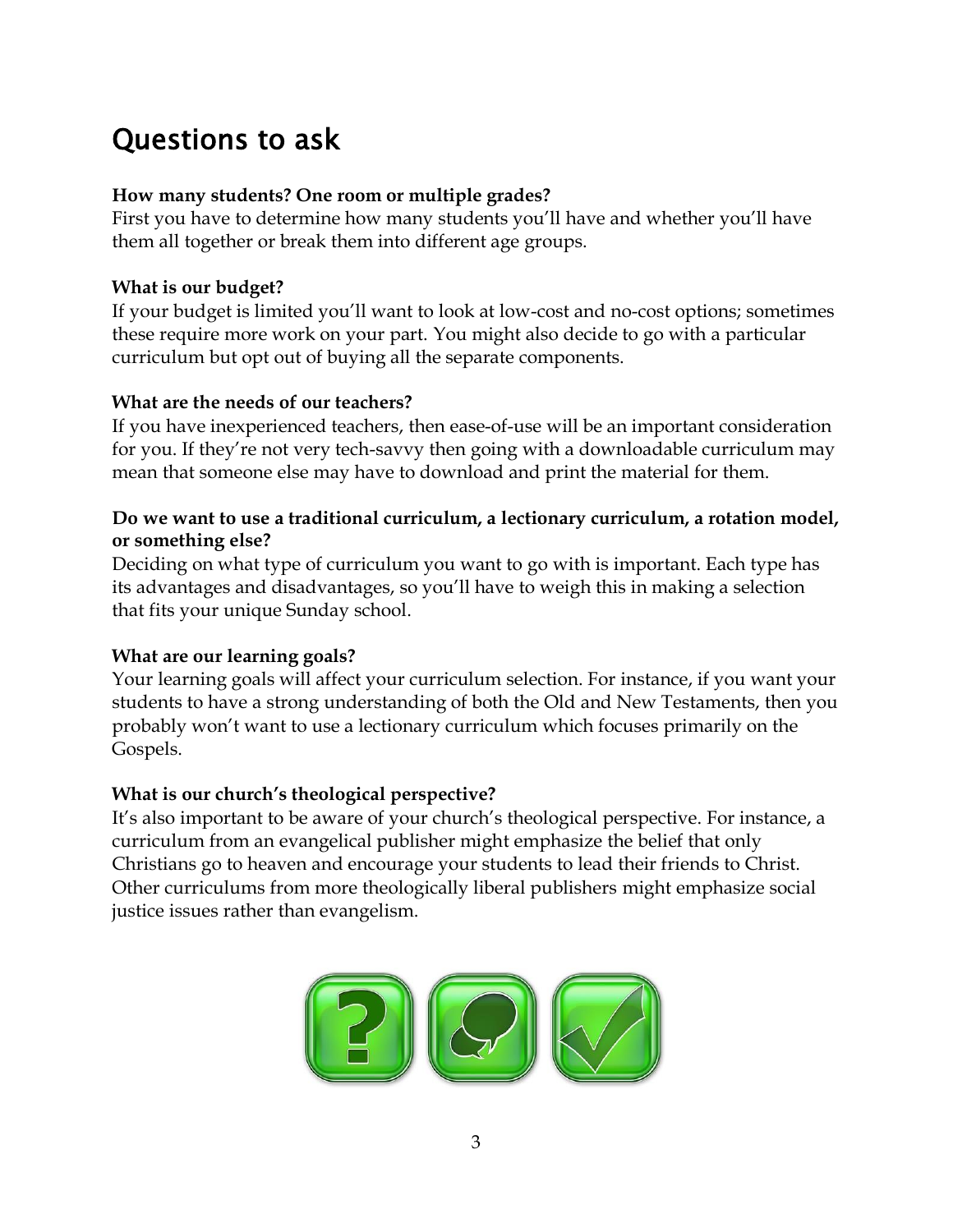### Age level groupings

Curriculum resources are usually for a particular age level; these groupings vary among the different publishers. Some curriculums include older age groups such as middle school, high school, and adults. Some include younger age groups such as nursery, toddlers, and preschool.

The age groupings may not always work in your Sunday school. For example, having 5 th and 6th grade together may mean that you are combining elementary and middle school students, if middle school starts at  $6<sup>th</sup>$  grade in your part of the country. Many curriculums include flexible age groupings and terms such as "early elementary" and "middle elementary" as opposed to specific grade levels.

We are also seeing a trend towards greater flexibility in age groups in many of the curriculums being offered, as well as more resources for intergenerational lessons.



### Types of curriculum

There are many types of curriculum and some types overlap. Types of curriculum include:

- One room or multi-graded
- Classroom/traditional/thematic
- Lectionary
- Large group/small group
- Montessori/worship-centered
- Rotation model/learning centers
- Whole church
- Self-created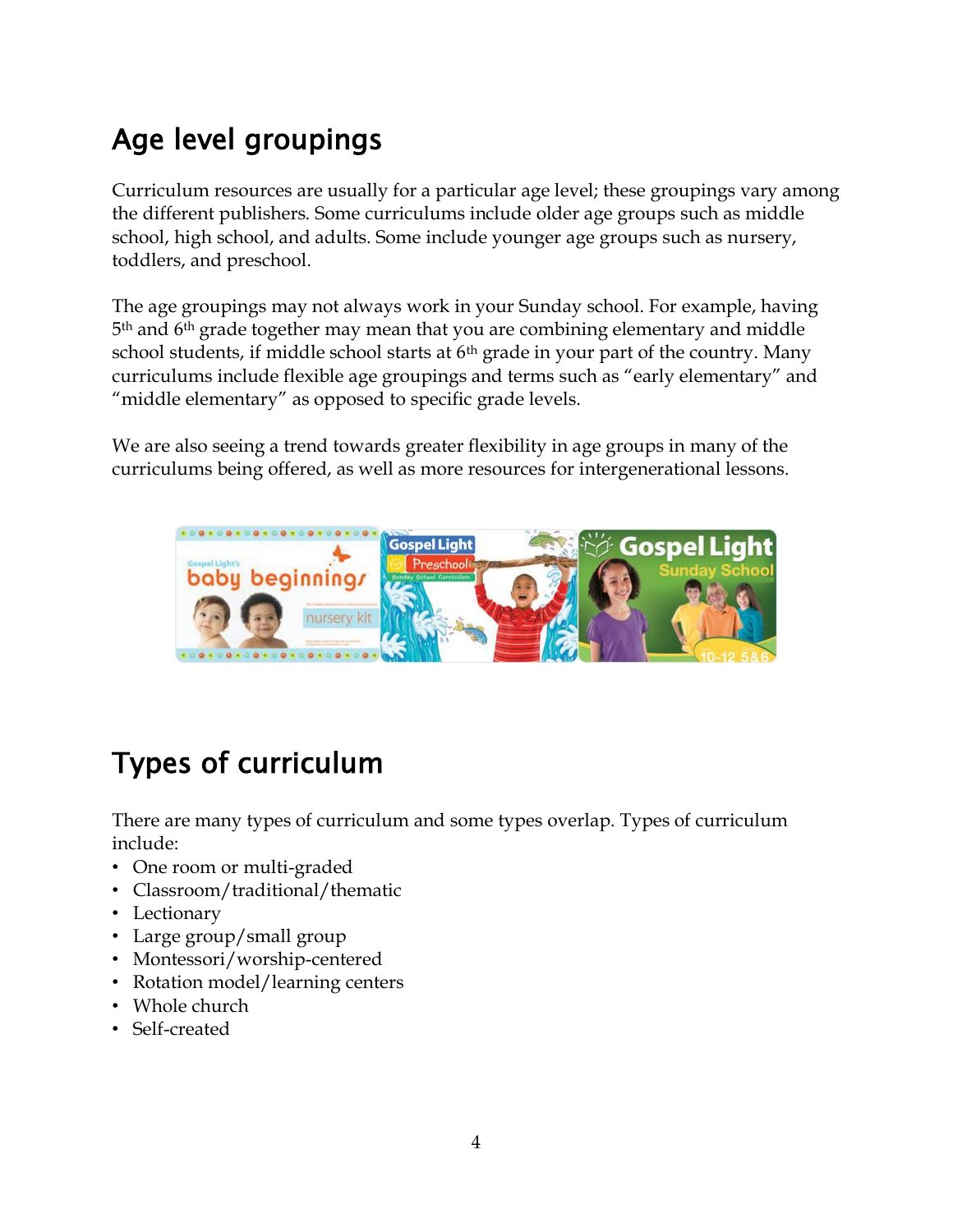### One room or multi-graded

If you have a very small Sunday school, you will probably want to go with a one room or multigraded curriculum. This is also called multi-age or broadly-graded curriculum. It's set up so that there are activities for children of all different ages. There are usually activities to do as a group as well as activities for specific ages. There may also be tips for having children of different ages work together. [The](http://www.cokesbury.com/forms/curriculum.aspx?sid=124)  [One Room Sunday School](http://www.cokesbury.com/forms/curriculum.aspx?sid=124) curriculum is ecumenical



and is for ages 3-12. Some curriculums that have resources for various age levels also publish a multi-graded version of their curriculum.

Some other multi-age curriculums or curriculums that include multi-age components are:

- [Feasting on the Word](http://www.feastingontheword.net/Curriculum/)
- [Growing in Grace and Gratitude](http://www.presbyterianmission.org/ministries/growinggracegratitude/)
- [Shine: Living in God's Light](https://shinecurriculum.com/)
- [Living the Good News](https://www.livingthegoodnews.com/)
- [riteformation](https://www.riteseries.org/formation/)
- [Seasons of the Spirit](http://www.seasonsonline.ca/)

### Classroom, traditional, thematic

The next type of curriculum is called classroom, traditional, or sometimes thematic. Most often, Old Testament stories are covered in the fall and New Testament stories are covered in the winter and spring. Christmas, Easter, and Pentecost stories are covered at the appropriate times. Sometimes this type of curriculum is based on themes such as "The Promised Land" or "The Reign of God." It generally includes a Bible story with a variety of reinforcement activities. This kind of curriculum may be dated or undated.

### **Lectionary**

Lectionary curriculum follows the Revised Common Lectionary, the three year cycle of scripture readings which many churches follow. There are four readings for each Sunday: an Old Testament reading, a Psalm, a reading from one of the four gospels, and another New Testament reading. There is some variation but most lectionary curriculums base their lessons on the gospel readings. One advantage to this type of curriculum is that the lessons usually coincide with the theme of the worship service, so if the children go into the service there is consistency in what they're learning and the adults and children are learning the same things. There are disadvantages to this type of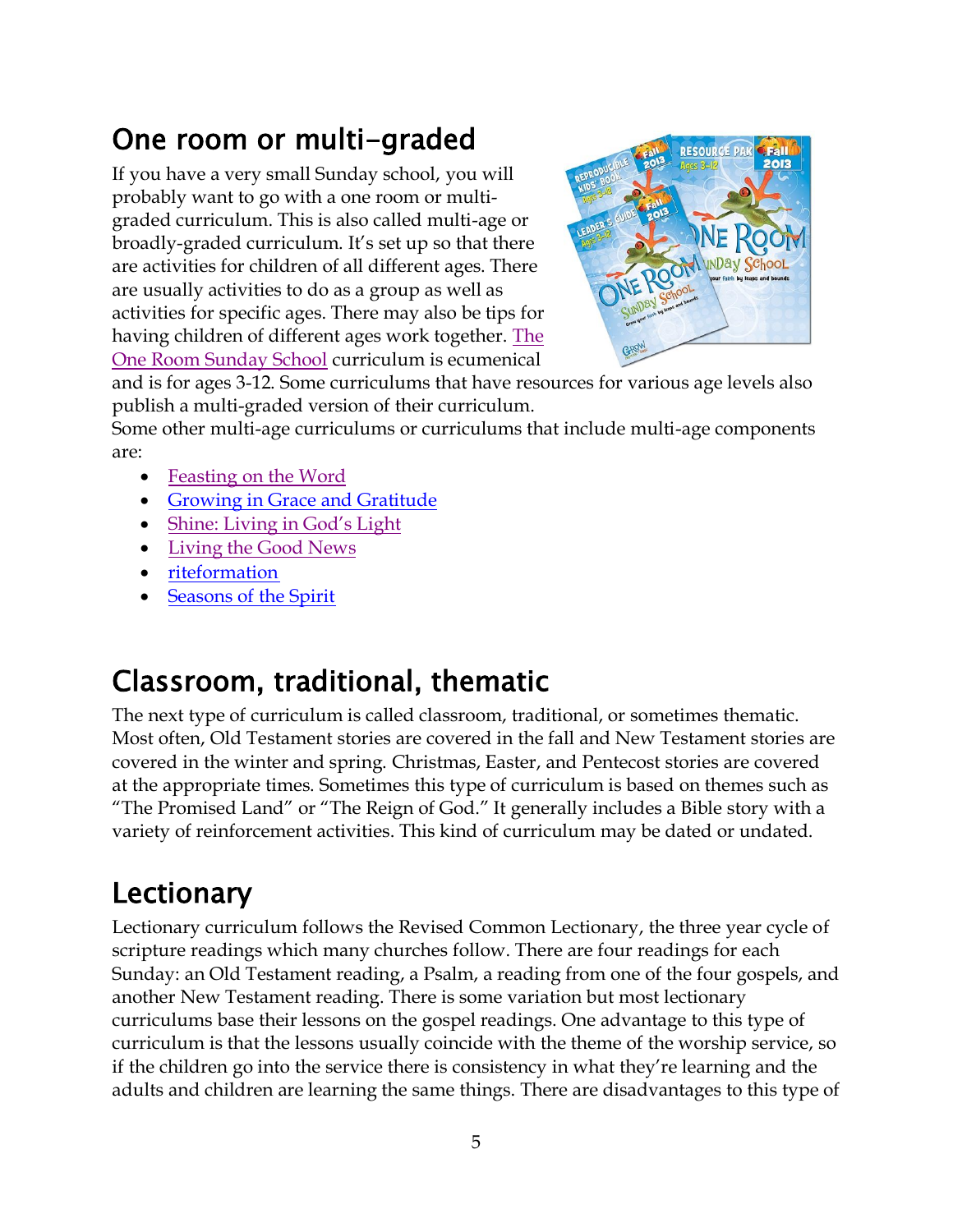curriculum as well. The lectionary readings weren't chosen with children in mind, so sometimes the stories may not be very child-friendly. Also, since the focus of this curriculum is primarily on gospel stories, the children get very limited exposure to the Old Testament and the other parts of the New Testament. Sunday schools that decide on a lectionary curriculum may want to use another curriculum for the fall that focuses on the Old Testament and then switch to the lectionary curriculum for Advent and the rest of the year.

Some popular lectionary curriculums are [Living the Good News,](https://www.livingthegoodnews.com/) [Seasons of the Spirit,](http://www.seasonsonline.ca/) and [Spark Lectionary.](http://wearesparkhouse.org/kids/spark/lectionary/)

### Narrative Lectionary

In 2010 the Narrative Lectionary was created by two professors from Luther Seminary. It's a four-year cycle of readings from September through May each year which begins with Old Testament stories in the fall and then switches to the New Testament for the rest of the year. Information about the Narrative Lectionary can be found on the [working preacher website.](http://www.workingpreacher.org/narrative_faqs.aspx) A downloadable curriculum called [Living the Word](http://spiritandtruthpublishing.com/products/living-the-word/) which follows the Narrative Lectionary is available from Spirit and Truth Publishing.

### Large group, small group

Another type of curriculum is called large group, small group. All the children are together for the first part of Sunday school; usually this is an energetic, worship focused time with one leader. Then the children break into smaller groups for age appropriate activities.

This type of curriculum is a good choice when you have limited teachers or have people that are willing to teach but don't want to spend time preparing lessons.

### Montessori/worship-centered

The Montessori or worship-centered type of curriculum was originally geared towards very young children but now is being used with older children, and even adults. It focuses on experiential learning, using silence, wonder, and personal response. A storyteller/teacher shares the Bible story using hands on material and then engages the children in creative activities.

[Godly Play](http://www.godlyplayfoundation.org/newsite/Main.php) and the Catechesis of [the Good Shepherd](http://www.cgsusa.org/) are two examples of this type of curriculum.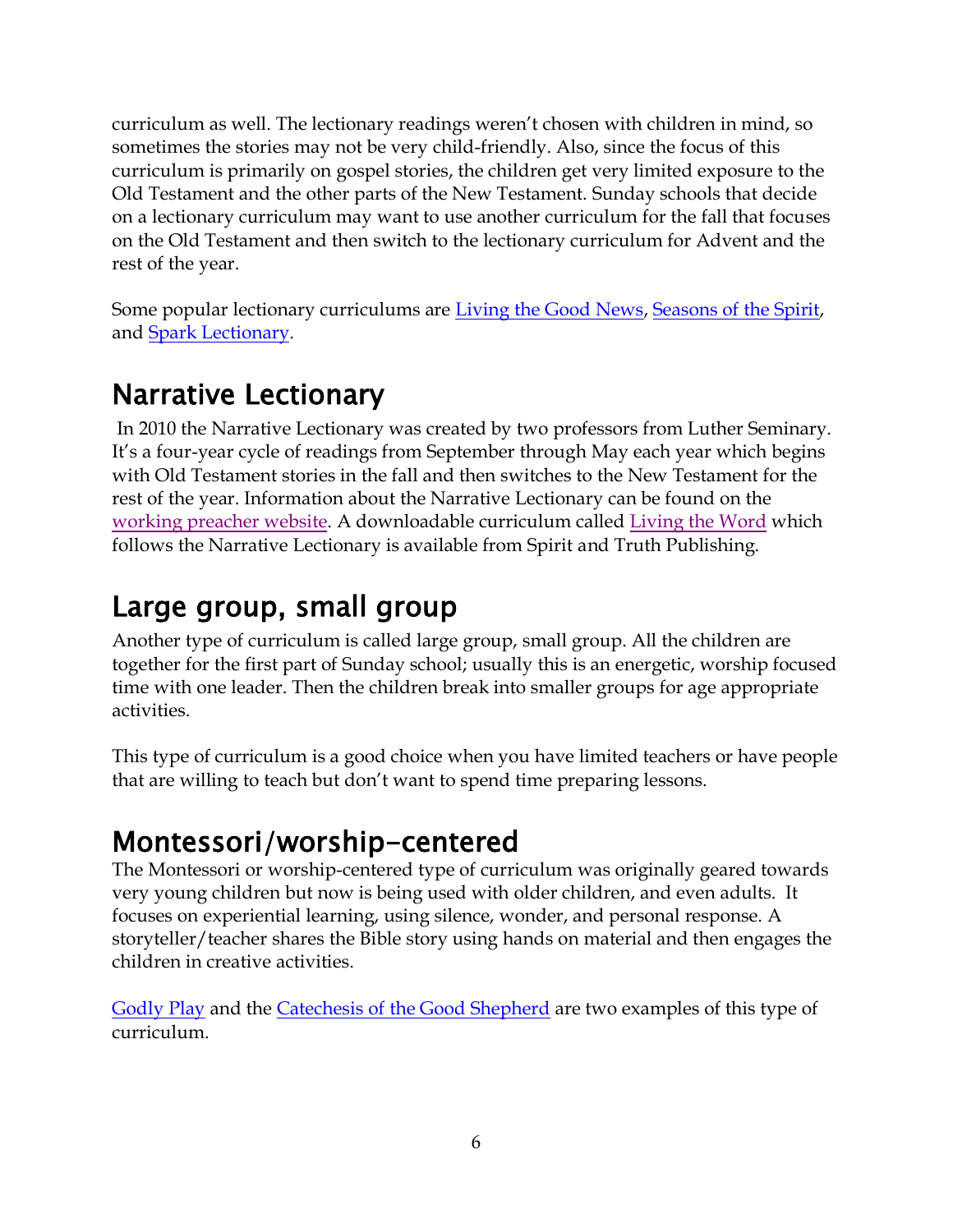### Rotation model/learning centers

Rotation model curriculum, sometimes called Workshop Rotation Model©, is very different from other curriculums. Major Bible stories or themes are taught for 4-5 weeks through multi-media workshops such as art, computers, video, food, and drama. Groups of children rotate to a different workshop each week, which is led by the same teacher. There are printed and downloadable curriculums available but many churches create their own, using websites such as [rotation.org.](http://www.rotation.org/) Churches that offer the rotation model often have elaborately decorated and equipped rooms.

Learning centers can be done in a manner similar to the rotation model where separate learning center areas are available for the children to visit. This can be done for the entire Sunday school or for only one grade level where the learning centers are all in one classroom.

# Whole church

A whole church curriculum may be traditional or lectionary; materials are available for all age groups and all study the same Bible stories each week. There may be additional resources such as intergenerational worship services or workshops.

## Self created

Many Sunday schools are starting to create their own curriculum, usually by using online resources, which are often free. There are also online curriculum builders like [riteformation](https://www.riteseries.org/formation/) that charge a fee and allow users to select various components to create their own lessons. Of course, curriculum can also be created using books and other resources, such as those available from Practical Resources for Churches.

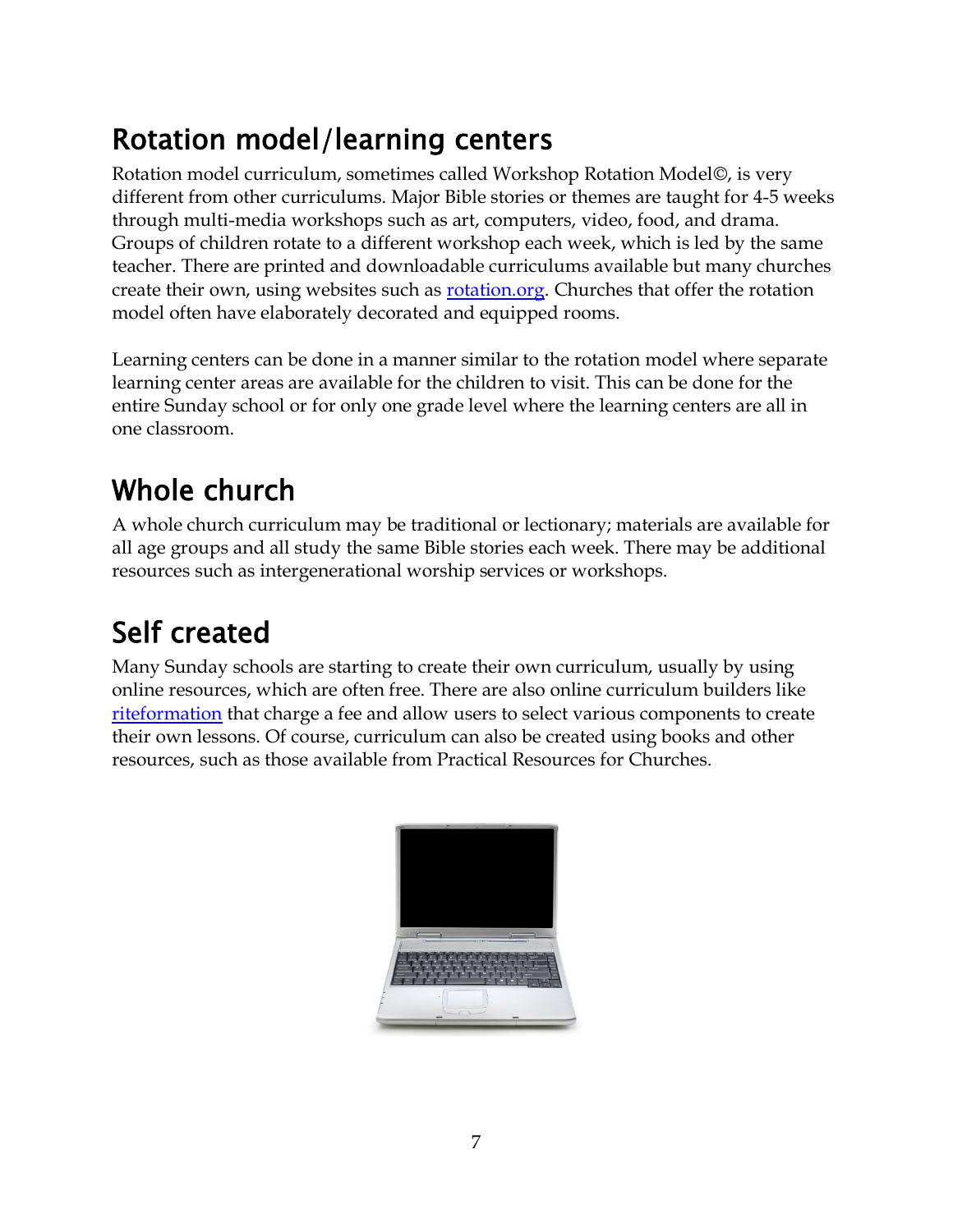### Denominational curriculum

Consider looking at your denomination's curriculum first as this will be the closest to the theology of your church. If your denomination doesn't publish its own curriculum, they may suggest curriculums on their website.

### Mainline denominational curriculum

If you're a mainline Protestant denomination and don't want to use your own denomination's curriculum you should probably consider another mainline denomination's curriculum first.

Here's a list of mainline denominations that publish Sunday school curriculum.

- **Episcopal Church**
- **Lutheran Church ELCA**
- **Presbyterian Church USA**
- **Reformed Church of America**
- **United Church of Christ**
- **United Methodist Church**

### Episcopal Church

#### **ECC and ECY**

The Episcopal Church stopped publishing its [Episcopal Curriculum for Children](http://www.vts.edu/podium/default.aspx?t=122314) and [Episcopal Curriculum for Youth](http://www.vts.edu/cmt/published/ecy) in printed form a few years ago but has made it available for free as a digital download on the website of the Virginia Theological Seminary. The Episcopal Curriculum for Children includes these four units for every year of the curriculum: Old Testament, New Testament, Sacraments, and the Church. Every year also has material on the major events of the Church Year, including All Saints and Pentecost. The youth curriculum is thematic.

#### **Godly Play**

[Godly Play](http://www.godlyplayfoundation.org/newsite/Main.php) is a Montessori/worship-centered curriculum which started as a resource for younger children but is now used with all ages. It just became available in digital form.

#### **Lesson Plans that Work**

[Lesson Plans that Work](http://episcopaldigitalnetwork.com/lessons/) is a free, lectionary-based online curriculum with three levels: younger children, older children, and adults.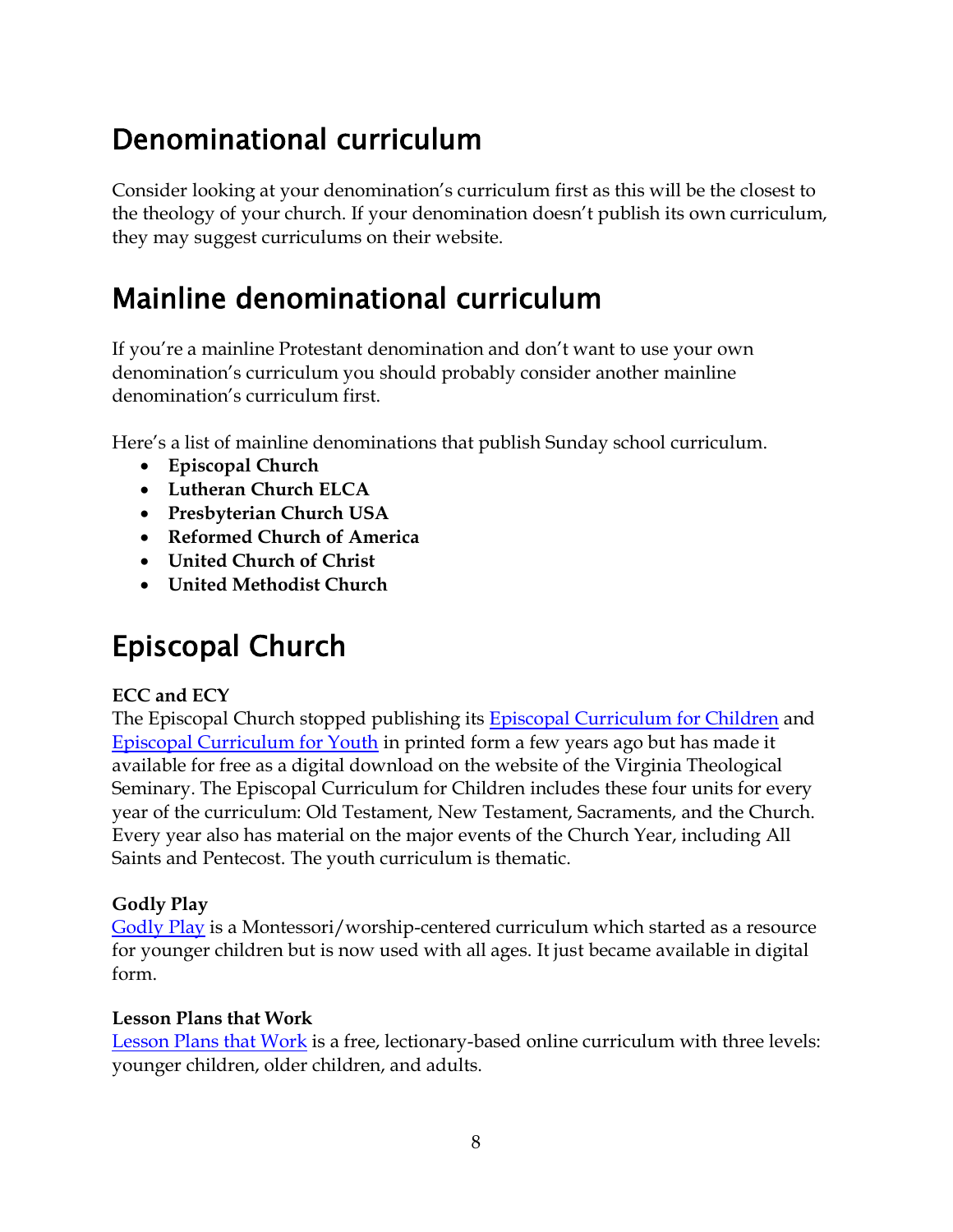#### **Living the Good News**

[Living the Good News](https://www.livingthegoodnews.com/) is a downloadable lectionary based curriculum available in two versions: the Revised Common Lectionary and the Roman Catholic Lectionary.

#### **riteformation**

[riteformation](https://www.riteseries.org/formation/) is an online curriculum builder which includes published content from well-known curriculum publishers including Cokesbury, Morehouse Education Resources, Wood Lake Publishing and Logos Productions.

#### **Seedlings**

[Seedlings](http://www.seedlingsinc.com/) is a four-year curriculum for small churches.

#### **Weaving God's Promises**

[Weaving God's Promises](http://www.weavinggodspromises.org/) is a three-year downloadable Episcopal curriculum available in versions for children and middle-school youth.

### Lutheran Church ELCA

### **Augsburg Fortress**

#### **Witness**

Augsburg Fortress is the publisher for the Lutheran Church ELCA. They have been publishing their traditional two-year curriculum, *Witness*, for nearly two decades. It is salvation-story focused and used by other denominations as well.

#### **Sparkhouse**

#### **Spark: Activate Faith**

Sparkhouse is the ecumenical branch of Augsburg Fortress. They offer their Spark: [Activate Faith](http://wearesparkhouse.org/kids/spark/lectionary/) curriculum in three versions: classroom, lectionary, and rotation. Spark Bibles and Bible Storybooks are available and there is also Spark Online, which allows you to set up a customized Spark website for your church as well as access curriculum and lesson planning resources. There is also Spark Family, a magazine with activities to help families fit faith into everyday life.

#### **Holy Moly**

[Holy Moly](http://sparkhouse.augsburgfortress.org/store/productfamily/183/Holy-Moly) is a curriculum for grades K-4 which includes animated Bible story videos.

#### **Connect**

[Connect](http://wearesparkhouse.org/kids/connect/) is for grades 5-6 and also uses videos which the publisher says blends "witty, slap-stick humor with solid theology, in a way that's accessible to preteens."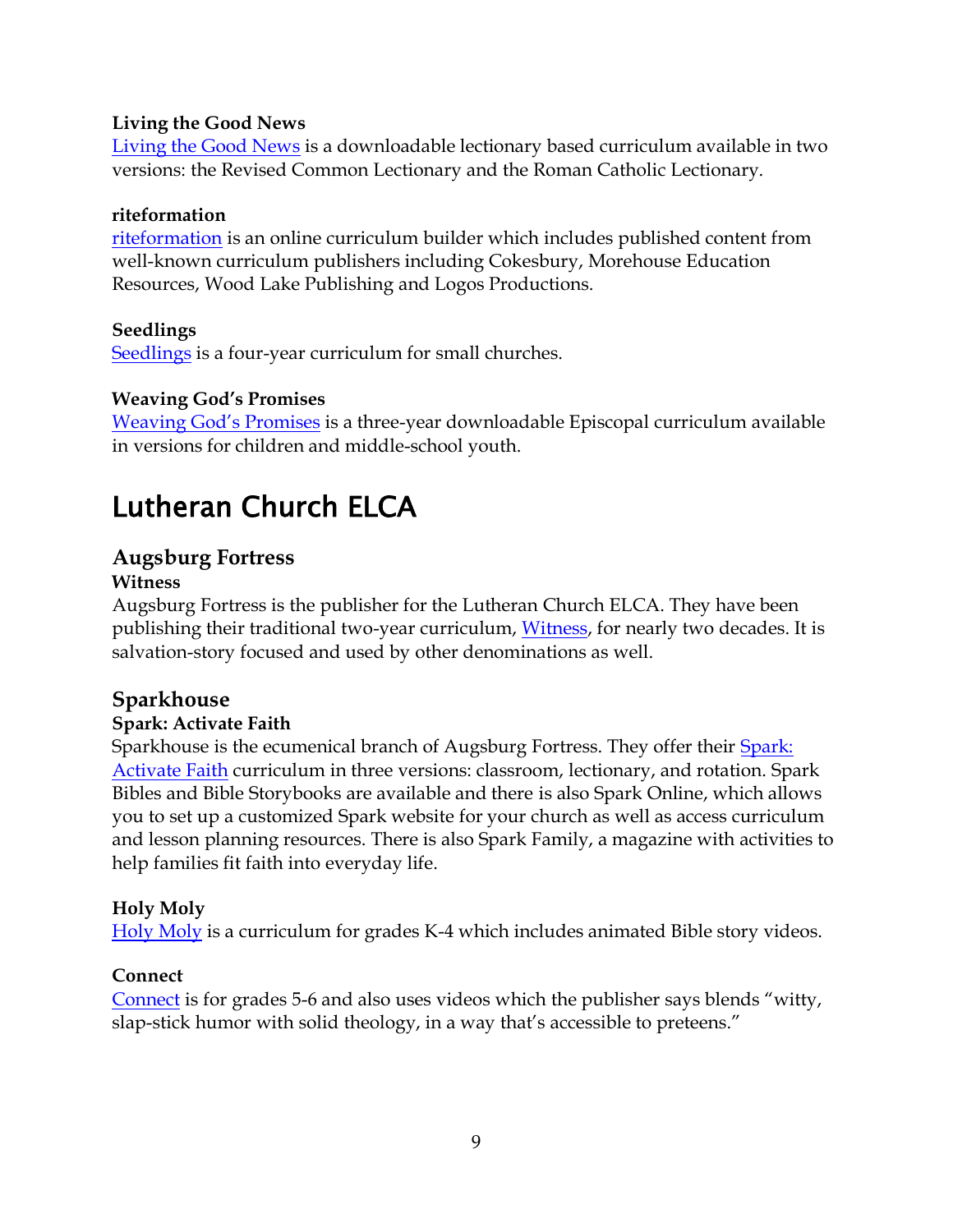#### **Whirl**

[Whirl](http://wearesparkhouse.org/kids/whirl/) is a lectionary based curriculum for grades PreK-6. One of the goals of Whirl is to connect kids to church life. Children learn about the church year and watch a video with animated characters who model what it's like for kids to go through the questions and challenges of living out their faith. Whirl also has its own Bible and Bible storybook, as well as leaflets to use at home as well as in Sunday school.

### Presbyterian Church USA

#### **Growing in Grace & Gratitude**

The Presbyterian Church USA is offering a new curriculum starting in Fall 2015 which replaces We Believe: God's Word for God's People. [Growing in Grace and Gratitude](http://www.presbyterianmission.org/ministries/growinggracegratitude/) offers options for children ages 3-5, 5-7, 8-10 and Multi-age (ages 5-10). The Bible stories reveal God's grace and the sessions "foster hospitality for all children, including those with special needs." Audio versions of the Bible stories are available and the curriculum is available in print or downloadable formats. There is also an interactive e-book for families to use at home. A Growing in Grace [& Gratitude sampler](http://www.pcusastore.com/Products/11000S/growing-in-grace--gratitude-sampler.aspx) is available for a limited time at no cost from the publisher.

#### **Presby Youth**

[Presby Youth](http://www.presbyyouth.org/) is an online resource that offers downloadable quarterly curriculum for tweens, younger youth, and older youth. The PCUSA website states that the curriculum is "categorized by age, liturgical season, and books of the Bible…lessons are easy to use, age appropriate, scripturally based, and rooted in Reformed tradition."

#### **Feasting on the Word**

Also from the PCUSA publisher is **Feasting on the Word**, an ecumenical, downloadable lectionary curriculum accompanied by printed color packs. It is for Kindergarten children through adults and incorporates features of the Feasting on the Word commentaries. It's available as a Total Church Plan or as Individual Age Levels.

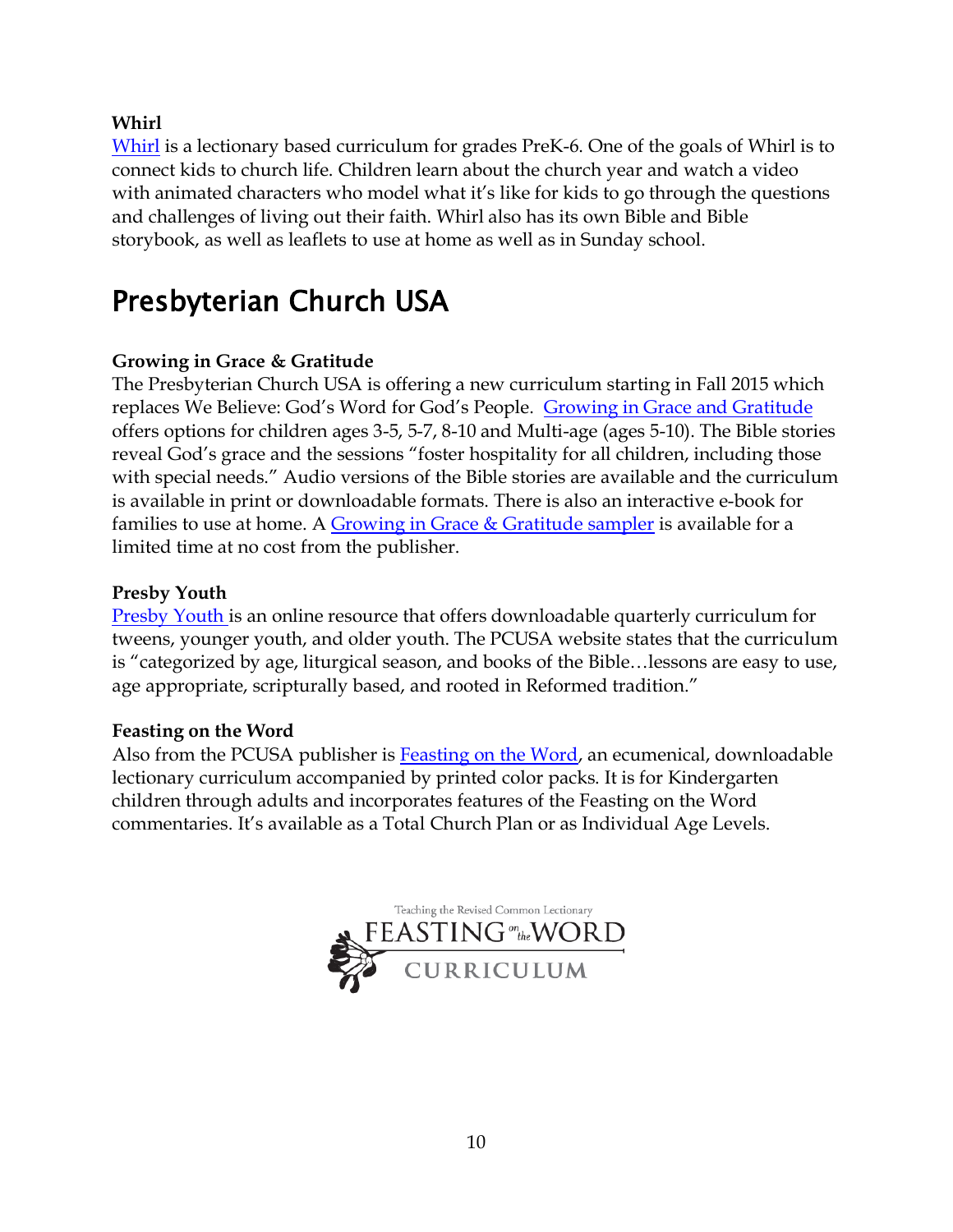### Reformed Church of America

Faith Alive Christian Resources is the publisher for the Reformed Church of America. They offer three Sunday school curriculums.

#### **Dwell**

[Dwell](http://dwell.faithaliveresources.org/home) is a story-based curriculum for preschool to Grade 8.

#### **Kid Connection**

[Kid Connection](http://kc.faithaliveresources.org/) is for children in Kindergarten-Grade 6. It's a four year program and is designed to meet the needs of small Sunday schools.

#### **Walk with Me**

[Walk With Me](http://wwm.faithaliveresources.org/) is for Preschool-Grade 8. It encourages leaders and kids to become a small group together and encourages memorization of key verses.

There is a [comparison chart](http://www.faithaliveresources.org/Content/Site135/Basics/57151Curriculum_00000016210.pdf) for the three curriculums available on the Faith Alive website.

#### **WE**

Faith Alive also offers [WE,](http://www.faithaliveresources.org/products/categorycenter/cowe/we.aspx) an intergenerational experience which can be used alongside any of Faith Alive children's curriculums. It offers resources for the whole church to share a meal, experience part of God's story through drama or other activities, and talk and learn together around tables.

### United Church of Christ

The United Church of Christ (UCC) doesn't publish a traditional or lectionary Sunday school curriculum. They do recommend [Shine](https://shinecurriculum.com/) and [Seasons of the Spirit](http://www.seasonsonline.ca/2/what_is_seasons/) on their website.

#### **Faith Practices**

In 2010 the UCC started offering an online curriculum called [Faith Practices](http://www.ucc.org/faith-practices/) which uses distinctive practices of faith such as "Keeping Sabbath" or "Playing and Living Joyfully" with more than 600 activities for each practice. The curriculum is for all age groups and can be used in other settings than Sunday school. A one-time fee of \$300 offers unlimited access to all materials from the website. There materials aren't dated and there is no expiration date once you pay the initial fee.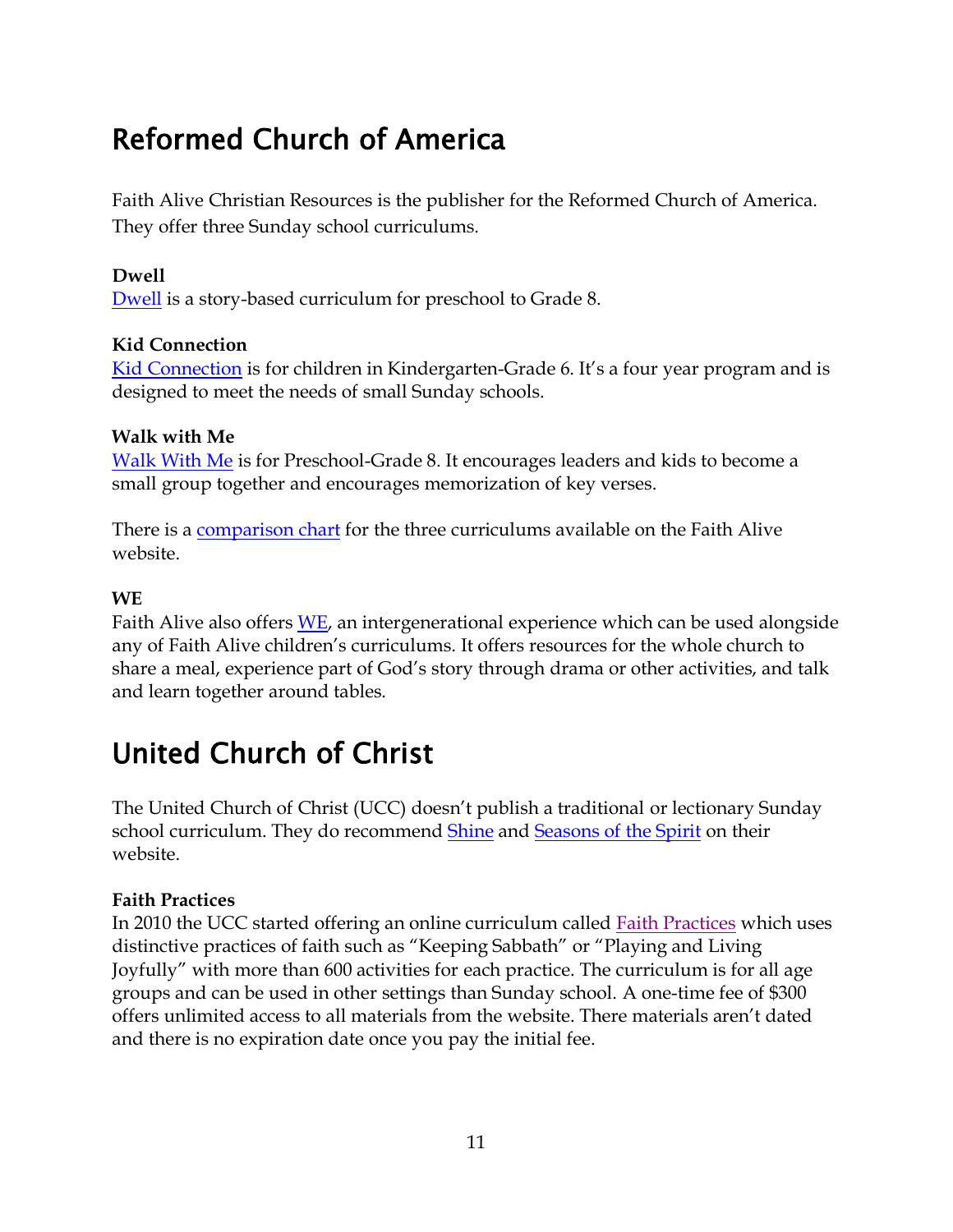### United Methodist Church

#### **Deep Blue**

[Deep Blue Kids Curriculum](http://www.deepbluekids.com/) is offered for sale starting fall 2015 and replaces Grow, Proclaim, Serve. It includes animated storytelling videos, science experiments, and other activities. Options are available for Babies & Woddlers, Toddlers & Twos, Preschool, Early, Middle, and Older Elementary, as well as a one year Bible survey for ages 11 and up. There is also a Large Group/Small Group kit available for ages 7 and up. Leaders Guides and streaming video are available online.

#### **One Room Sunday School**

The [One Room Sunday School](http://www.cokesbury.com/forms/curriculum.aspx?sid=124) curriculum comes in a kit which includes a reproducible kids book; a Resource Pak with posters, game cards, etc.; a music CD; and a Leader's Guide. This curriculum is for children ages 3-12.

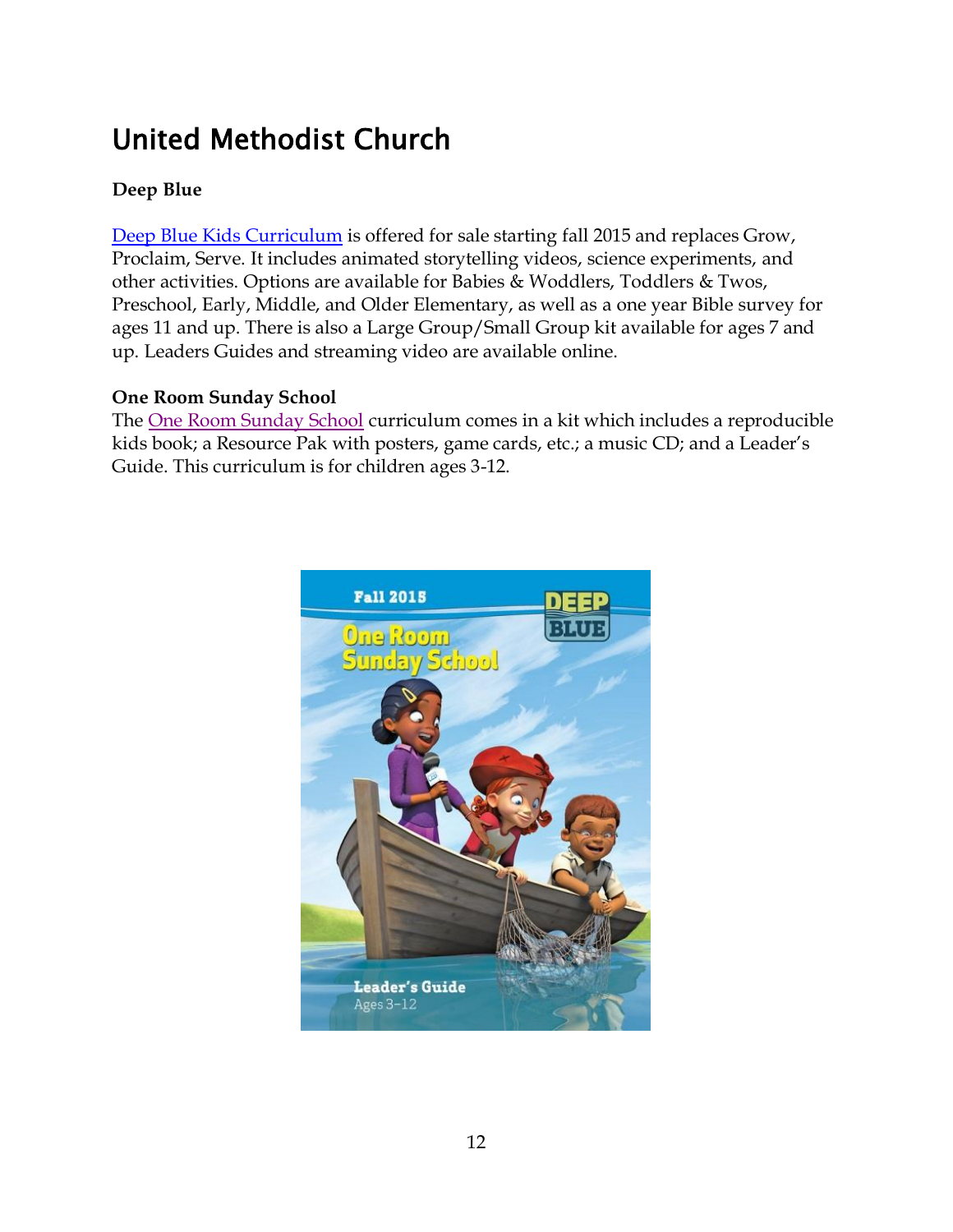### Other denominational curriculum

### Lutheran Church Missouri Synod

The Lutheran Church Missouri Synod offers two curriculums.

#### **Growing in Christ**

[Growing in Christ](http://sites.cph.org/sundayschool/) is a traditional classroom curriculum.

#### **Cross Explorations**

[Cross Explorations](http://www.cph.org/c-2407-cross-explorations.aspx) is a large group/small group program which encourages parents to get involved.

### **Mennonite Church/Church of the Brethren**

#### **Shine: Living in God's Light**

The Mennonite Church and the Church of the Brethren are offer [Shine: Living in God's](https://shinecurriculum.com/)  [Light.](https://shinecurriculum.com/) It is for ages 3-Grade 8 and "encourages imaginative, interactive biblical storytelling" as well as focusing on spiritual practices and peacemaking. There is also *Shine On: A Story Bible* and *Shine Together*, which can be used for teacher training. It is recommended by a number of other denominations including the United Church of Christ.

### **ProgressiveChristianity.org**

#### **A Joyful Path**

Although not technically a denomination, I've included a curriculum published by ProgressiveChristianity.org called [A Joyful Path](http://progressivechristianity.org/childrens-curriculum/) which is referred to as a behavior-overbelief curriculum. It uses Bible stories along with other wisdom stories to help children learn how to follow the path of Jesus in today's world. The curriculum is for children ages 6-10 and currently two years are available.

### Southern Baptist

Lifeway is the Southern Baptist publisher and offers three Bible studies for children through adults called [Bible Studies for Life,](http://www.lifeway.com/n/Product-Family/Bible-Studies-for-Life?intcmp=SundaySchool-MTX-Text-BSFLLM-20140115) [The Gospel Project,](http://www.lifeway.com/n/Product-Family/The-Gospel-Project?intcmp=SundaySchool-MTX-Text-TGP-20140115) and [Explore the Bible.](http://www.lifeway.com/n/Product-Family/explore-the-bible?intcmp=SundaySchool-MTX-Text-ETB-20140115) They also offer **Flyte**, a preteen curriculum.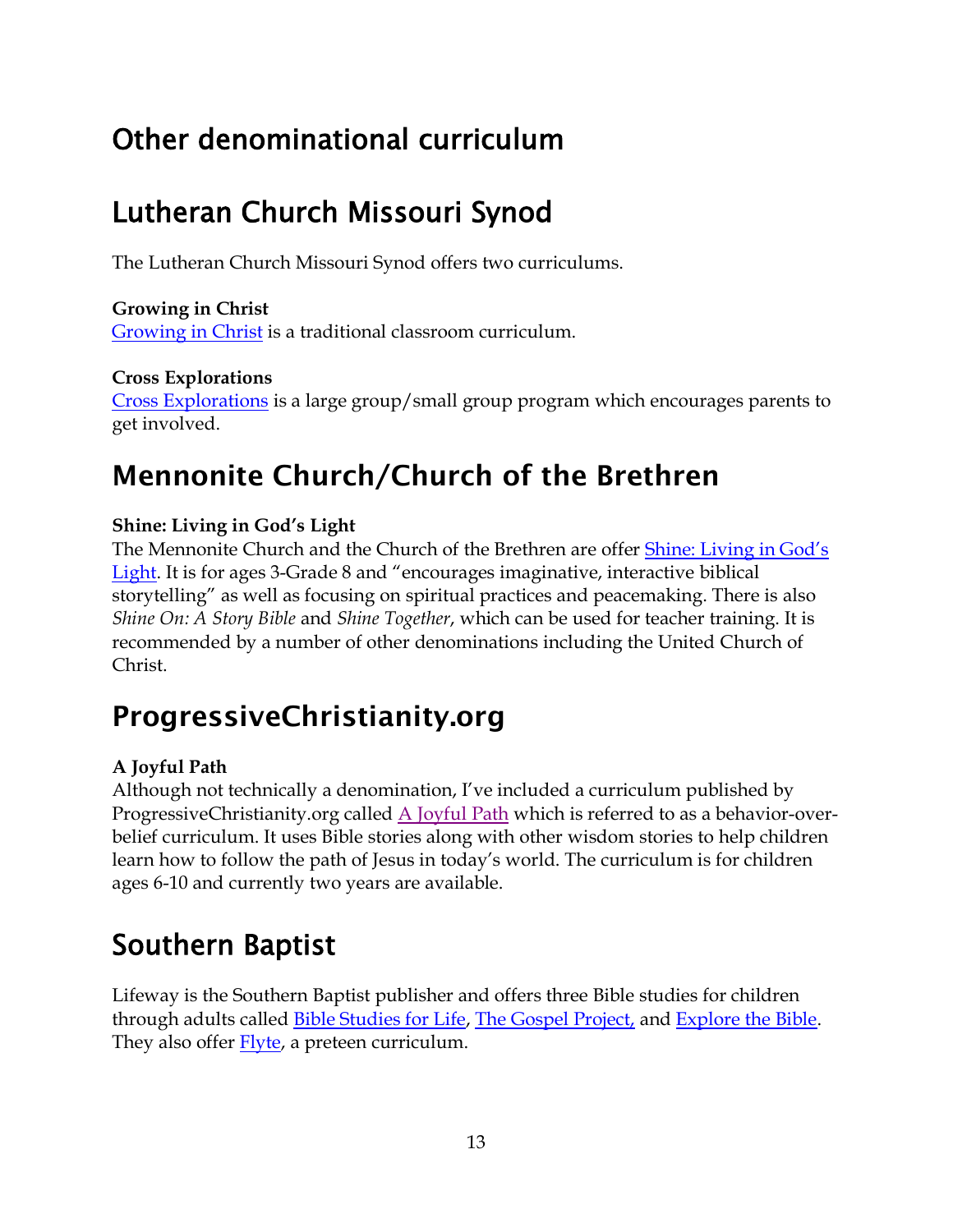### Non-denominational publishers

There are a number of non-denominational publishers which offer a wide variety of curriculums. It's very important when selecting a curriculum from a nondenominational publisher to make sure it's compatible with your church's theology. Sometimes it's hard to determine this if the publisher doesn't directly state its theological position or uses terms like "Bible-based" which can mean different things to different people. When on the publisher's website look for a statement of belief or something similar. This usually will help you to determine their theological position.

### David C. Cook

David C. Cook offers a number of curriculums, with the two newest being [Tru](http://www.davidccook.com/curriculum/tru/) and [Rio.](http://www.davidccook.com/curriculum/rio/) Tru emphasizes spiritual formation and family-empowered ministry and Rio is a family-friendly digital curriculum.

The theology of David C. Cook is generally conservative.

[Accent](http://www.davidccook.com/curriculum/accent/) is a theologically conservative curriculum using the KJV of the Bible and baptist doctrine.

[Bible-in-Life](http://www.davidccook.com/curriculum/davidccook/) is a traditional curriculum and is also offered in [The Anglican Edition.](http://www.davidccook.com/curriculum/episcopal/) [Reformation Press](http://www.davidccook.com/curriculum/rpress/) supplements the Bible-in-Life curriculum with coverage of the essential tenets of the Reformed faith.

[Echoes](http://www.davidccook.com/curriculum/echoes/) supports the African American church and community.

[Scripture Press](http://www.davidccook.com/curriculum/scripturepress/) features conservative theology and doctrine and uses both the NIV and KJV translations.

Cook's [Wesley](http://www.davidccook.com/curriculum/Wesley/) curriculum has an emphasis on life application and evangelism and is doctrinally distinctive for Wesleyan/Holiness churches.



transforming lives together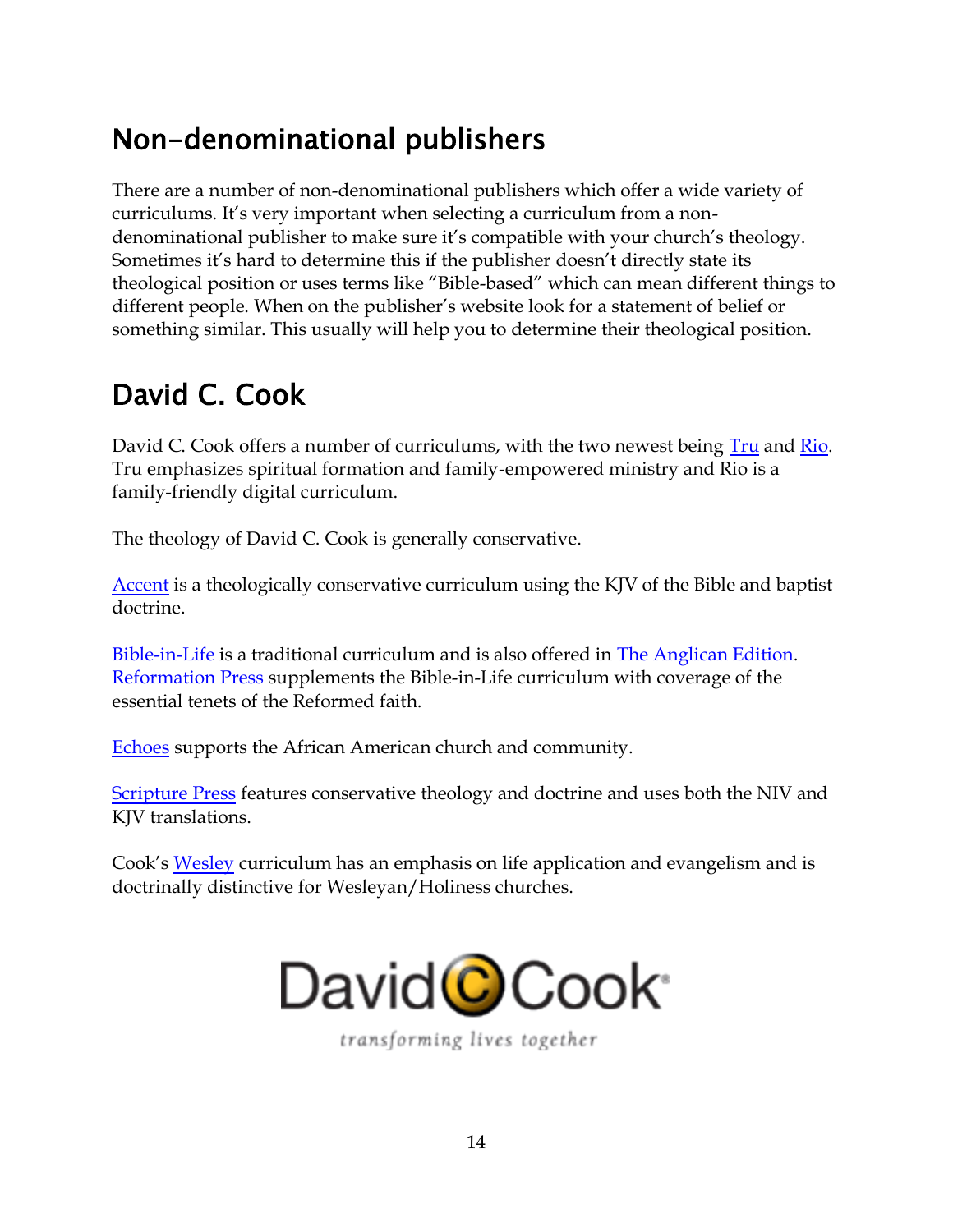### Gospel Light

Gospel Light is another non-denominational publisher and their website states that their Sunday school lessons "lead kids to Jesus." They are considered evangelical and their statement of beliefs include stating that the Bible is "the Divinely inspired and authoritative Word of God, the only infallible rule of faith and practice." It also notes they believe in "the everlasting punishment of unbelievers and the everlasting blessedness of believers in the presence of Christ."

The [Gospel Light Sunday School curriculum](http://www.gospellight.com/sunday-school/age-specific.aspx) includes resources for babies through Grade 6. There is also a Large Group/Small Group curriculum for Grades 1-6.

This is a traditional classroom curriculum with leader guides, student materials, posters, music CDs, and other resources. A quarterly kit can be purchased with all the materials needed for a teacher and 10 students. Family Fridge Fun Pages are available to encourage and motivate parents to teach faith at home. Parents can put each lesson's page up on the "fridge" as a reminder of what to do during the week.

### Group

Group Publishing started in 1974 with the publication of Group magazine for those in youth ministry. They now publish a number of nondenominational Sunday school curriculums which feature active learning. Their statement of belief is general enough to be acceptable to most churches, but their theological position seems more evangelical than mainline.

Group calls its [Buzz](http://www.group.com/sunday-school/buzz) curriculum "the instant Sunday school" as it requires no teacher preparation – you just open the box and follow the lesson step by step.

[Faithweaver Now](http://www.group.com/sunday-school/faithweaver-now) is for infant through adult and each age group explores the same Scripture each week.

[Grapple](http://www.group.com/sunday-school/grapple) is for tweens; resources include DVDs and parent pages.

Group's **[Hands-on Bible Curriculum](http://www.group.com/sunday-school/hands-on-bible-curriculum)** uses unique games, snacks and crafts to help kids learn about God. Gizmos to tell the story are included with the curriculum kits.

[LIVE](http://www.group.com/sunday-school/live) Children's Curriculum for elementary age children uses a large group/small group format and offer online tools to create customized lessons. There are also online tools that allow Sunday school staff to communicate and schedule together.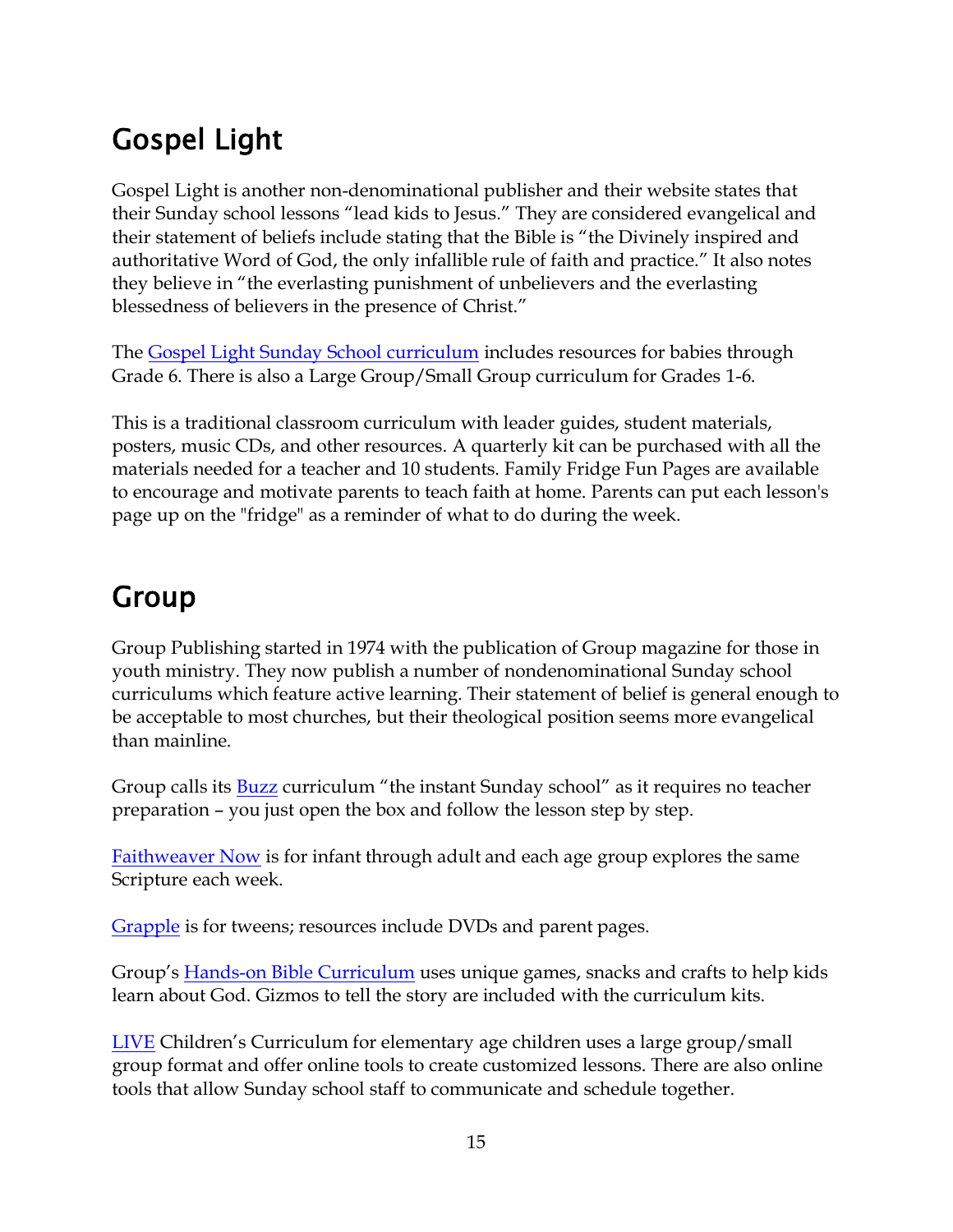[Living Inside Out](http://www.group.com/sunday-school/living-inside-out) is a large group/small group curriculum.

[Play-n-Worship](http://www.group.com/sunday-school/play-n-worship) is a curriculum for toddlers and preschoolers.

### Logos Productions

Logos Productions, Inc. provides resources for the mainline ecumenical church, including several Sunday school curriculums.

[Come Join the Circle](https://www.logosproductions.com/content/sunday-school-curriculum-1) is Logos Productions' rotation mode curriculum.

[Crossings for Kids](https://www.logosproductions.com/content/sunday-school-curriculum-1) is for grades 1-6 and teaches the Bible by focusing on eight core stories and drawing on children's multiple intelligences. It includes at-home materials to nurture whole families in faith.

[Worship for Life: Equipping Children to Grow in the Community of Faith](https://www.logosproductions.com/content/sunday-school-curriculum-1) is a fully reproducible resource collection with 247 ready-to-use learning activities. It introduces the elements of worship and helps children to participate in worship.

### reThink Group/Orange

The Orange curriculum products are produced by the reThink Group, Inc. which appears to be evangelical in its theology, according to the [website](http://whatisorange.org/)'s statement of beliefs.

They have three online, customizable curriculums. [First Look](http://whatisorange.org/firstlook/) is for preschool aged children and also includes resources for babies and toddlers. [252 Basics](http://whatisorange.org/252basics/) is for elementary age children, and [XP3](http://whatisorange.org/xp3students/) is for youth. There is an emphasis on encouraging parents to teach their children about faith and character at home. Each of the three curriculums is sold through an annual license that is based on the number of children in your Sunday school.

### Standard

Standard Publishing created the first printed VBS curriculum in 1923. Their statement of beliefs includes the statement that "the Old and New Testaments comprise the infallible, divinely inspired Word of God."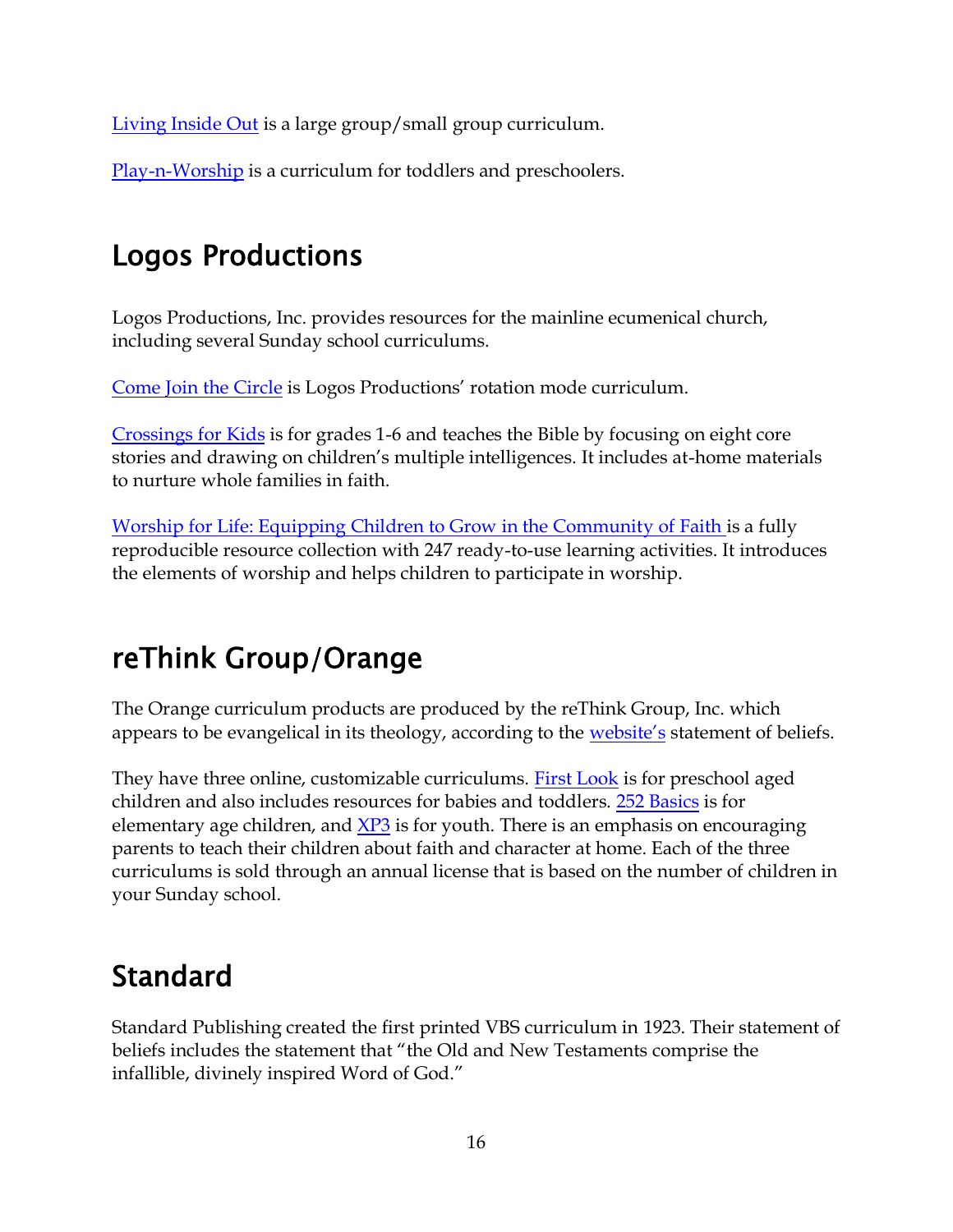[Heartshaper](http://www.heartshaper.com/) is a traditional classroom curriculum for toddlers through preteens with various components such as teacher guides, student pages, posters, etc. Some components are downloadable or reproducible.

[Route 52](http://www.standardpub.com/promotions/curriculum/childrenscurriculum.html) is a curriculum for children from age 3 to age 12. It is sold in books which contain complete lesson plans as well as reproducible patterns, handouts, and activity materials for 52 weeks, so it is a very cost-effective curriculum.

[SuperStart!](http://www.superstartpreteen.com/) is Standard's large group/small group preteen curriculum. There are themes for each quarter such as Sticky Situations, Discovery at the Ancient Ruins, and Go-Kart Garage.

### Woodlake Publishing

Woodlake Publishing stakes that their mission is to "retrieve, reclaim, and renew the Christian tradition of living radical and inclusive love." Their values statement emphasizes "a spirituality of transformation rather than adherence to doctrine or belief."

[The Best of Whole People of God Online](http://www.wholepeopleofgod.com/) is an online lectionary curriculum. It includes weekly age-level lessons as well as worship resources for leaders. It also includes a set of colored pictures. Churches purchase an annual license based on average weekly worship attendance. There are intergenerational materials for certain Sundays of the church year so using this curriculum requires Sunday school to work with the worship planners.

[Seasons of the Spirit](http://www.seasonsonline.ca/) is one inclusive program for the whole congregation based on the Revised Common Lectionary. SeasonsENCORE has age-level resources for ages 3 through adult. SeasonsFUSION combines worship materials for clergy and other worship leaders with Christian Education materials that can be used with the entire congregation. Recently SeasonsFUSION started offering suggestions for setting up interactive stations to set up around the worship space. Congregations can use these for intergenerational activities after the worship service.

You have the option of ordering the printed materials or accessing them on the web. This is a popular curriculum with many churches but tends to be expensive if you order all the components.

[Christian Education by the Week](http://www.woodlakebooks.com/curricula/curricula_by_the_week/) (also referred to as Curricula by the Week) is a PDF download of everything you need for one week of Christian Education and is adapted from the Seasons of the Spirit curriculum. It's for ages 3-14.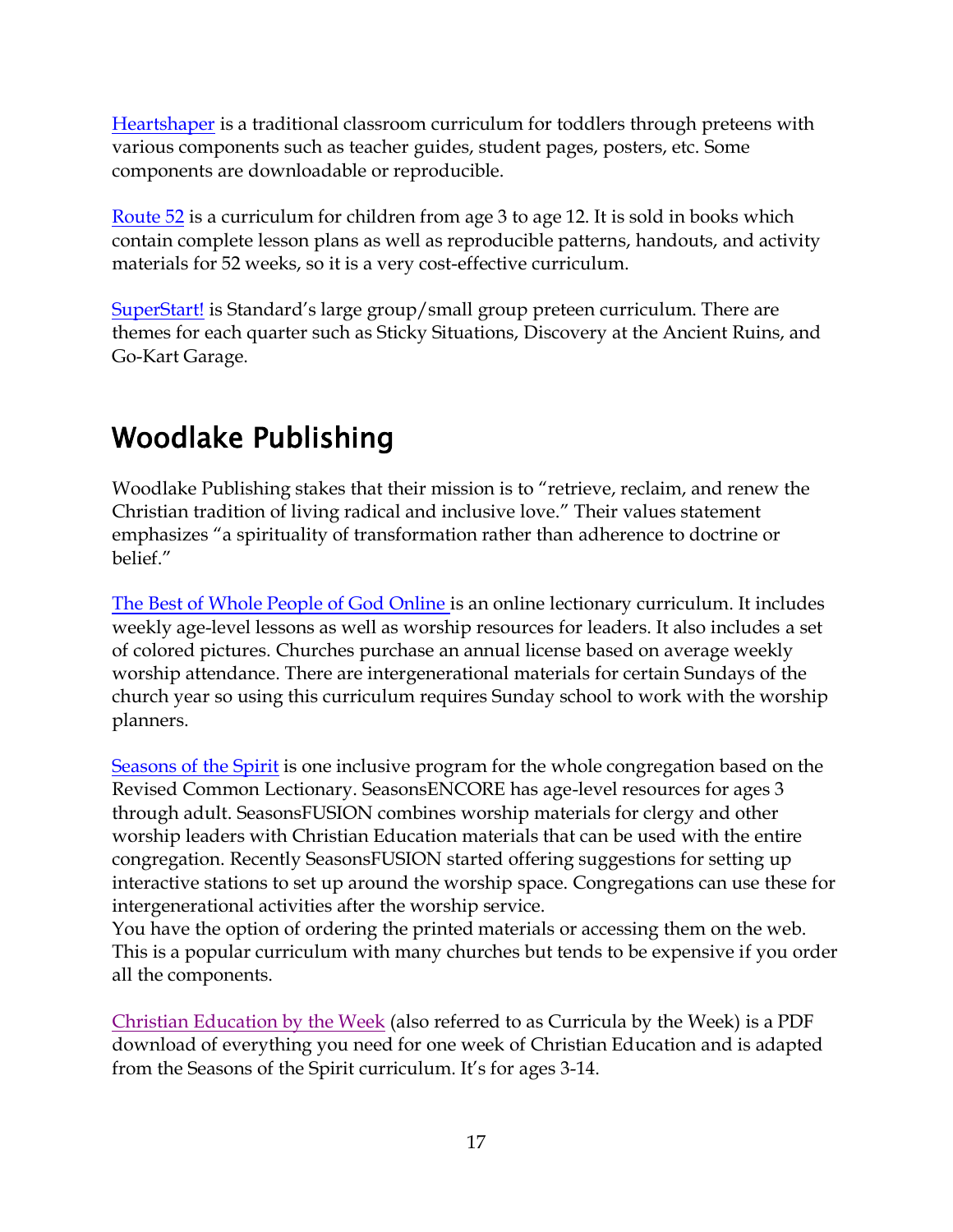### Middle and High School curriculum suggestions

### Abingdon Press

Many of the curriculums I've already mentioned have components for youth but you might want to use something else if these aren't appropriate for your Sunday school.

Abingdon Press, the United Methodist publisher, offers a number of products for youth on the [Cokesbury website](http://www.cokesbury.com/forms/curriculum.aspx?lvl=Youth) which can be used as curriculum.

[BL4Y,](http://www.cokesbury.com/forms/curriculum.aspx?lvl=Youth&lnb=Series&sid=13) which stands for Bible Lessons for Youth, follows the International Lesson Series and has youth examine the entire Bible over a six-year period.

[Claim the Life](http://www.claimthelife.com/) is a six year comprehensive curriculum for  $7<sup>th</sup>$ -12<sup>th</sup> grade students with a different theme for each year.

Abingdon also offers short-term series such as **Burst** which offers topics relevant to teens and the [Amazing Bible Race](http://www.cokesbury.com/forms/curriculum.aspx?lvl=Youth&lnb=Series&sid=624) where youth go on a scavenger hunt through the Bible over six 12-week periods. For ages 12-15 Abingdon offers [Connect](http://www.cokesbury.com/forms/search.aspx?ddlSearchScope=&txtSearchQuery=connect%20for%20middle%20school) in a digital format which explores life and Christian faith and has reproducible pages.

[Linc](http://www.cokesbury.com/forms/curriculum.aspx?lvl=Youth&lnb=Series&sid=560) is a timely resource to help teens examine relevant faith and life issues using the latest music, movies, news, and current events. It downloadable or you can have it sent to you by e-mail.

You can also look on websites such as [Group Publishing](http://www.group.com/youth-ministry) and [Simply Youth Ministry](http://www.simplyyouthministry.com/) for resources that can be adapted for Sunday school.



### Sparkhouse

Sparkhouse, the ecumenical branch of Augsburg Fortress, the Lutheran ELCA publisher, offers some great youth resources which can be used in Sunday school.

Their re:form series of products includes the original [re:form](http://wearesparkhouse.org/teens/reform/core/) program of 40 lessons which uses creative and sometimes funny videos to tackle questions about the Bible, creed, disciples, Jesus, other beliefs, and hot topics. Two of the questions from the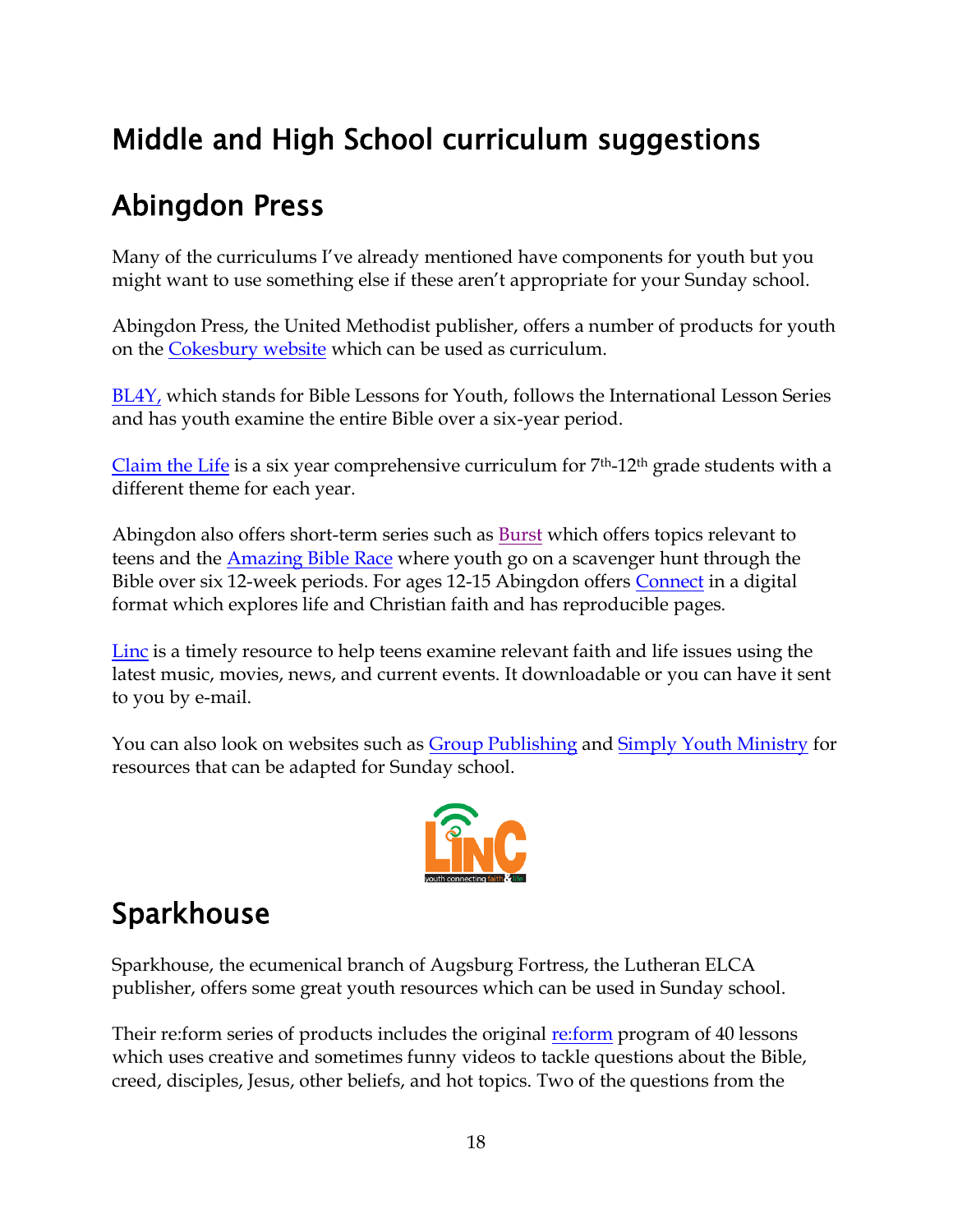program are "Who wrote the Bible, God or humans?" and "Can I be a Christian without going to church?"

[Re:form Ancestors](http://wearesparkhouse.org/teens/reform/ancestors/) also uses fun videos to help youth get to know personalities from the Old and New Testaments. [Re:form Traditions](http://wearesparkhouse.org/teens/reform/traditions/) has versions for the Methodist, Lutheran, and Reformed traditions which explain their history, beliefs, and practices to help youth discover how their faith tradition came to be. Each version of re:form Traditions has four sessions.

All the re:form curriculums include DVDs, a leader's guide and a student antiworkbook.

[Echo the Story](http://wearesparkhouse.org/teens/echothestory/) helps youth experience the biblical narrative through storytelling, creative reflection, and dialogue. It's available in both 12-session and 36-session versions and includes DVDs, leader guides, and student sketch journals.

# Other suggestions for middle and high school curriculum

[Faith Lens](http://www.elca.org/News%20and%20Events/blogs/FaithLens) is a free, downloadable weekly Bible study for youth and young adults which links a current news story with scripture texts. It comes from the Lutheran Church ELCA.

[Making It Real & Relevant](http://leaderresources.org/mrr) is published by LeaderResources, a publisher with Episcopal roots. It's a multi-media, topical Bible study for 7th-12th graders. It's lectionary based and downloadable by annual subscription. A topical version is called [God Talks!](http://leaderresources.org/God-talks) LeaderResources also publishes the [Journey to Adulthood](http://leaderresources.org/j2a_youth) (J2A), a complete youth ministry program of spiritual formation for 6th-12th grades. It encourages relational ministry and uses Bible study, prayer, rites of passage, outreach ministries and both serious and playful activities. J2A is a downloadable resource offered to churches and schools on an annual membership basis.

You might want to offer a Bible overview for the youth in your Sunday school and there are a number of resources you can consider. Zondervan publishes [The Story, Teen](http://www.zondervan.com/the-story-teen-curriculum.html)  [Curriculum](http://www.zondervan.com/the-story-teen-curriculum.html) which uses DVDs to cover the Bible in 31 sessions. There is also a confirmation curriculum from Logos Productions called [Crossings](http://www.logosproductions.com/content/crossings-review-kit) which focuses on eight core events in the Bible.